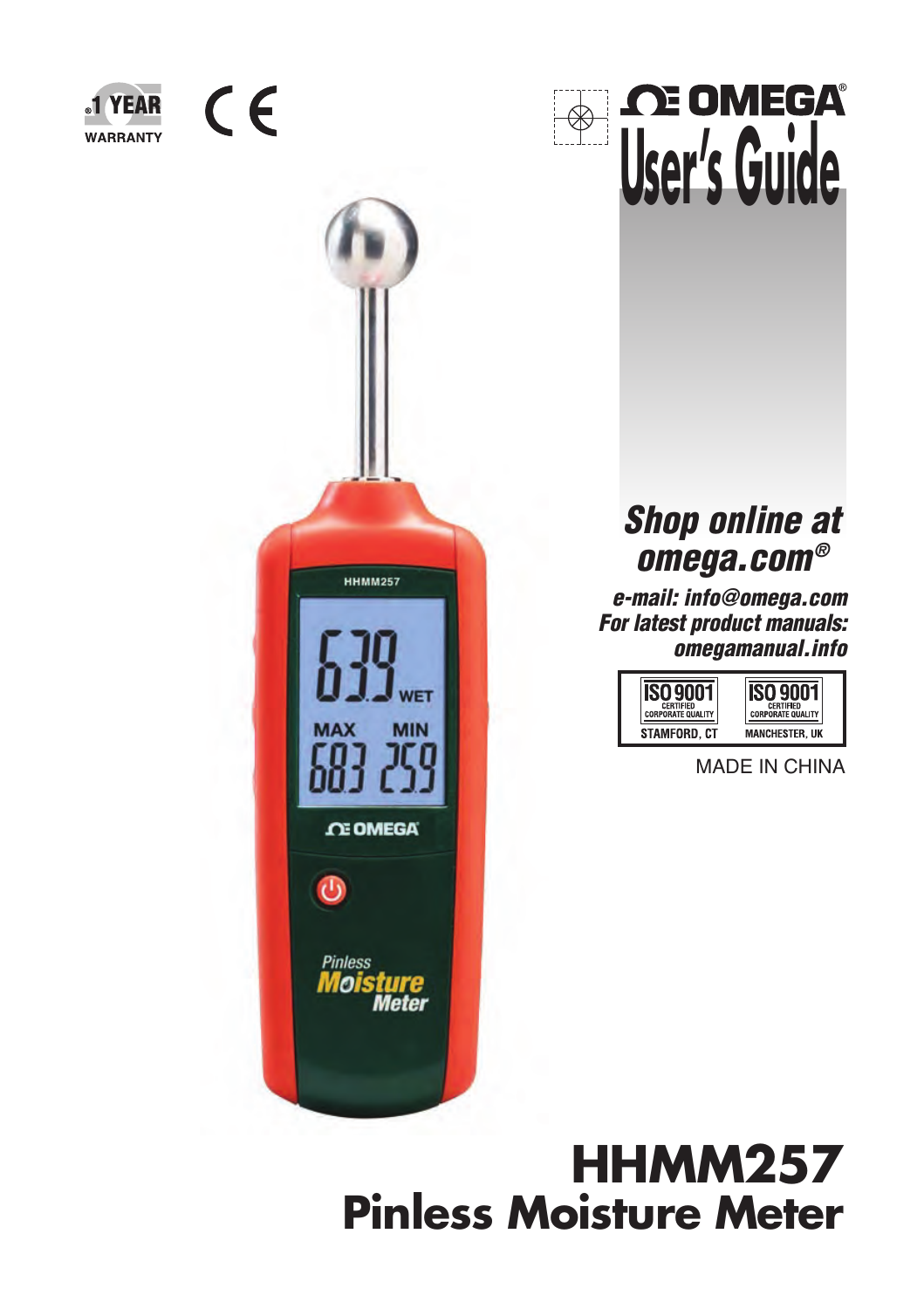# **OE OMEGA®**

**OMEGAnet<sup>®</sup> Online Service Internet e-mail<br>
omega.com**<br> **Info@omega.com**<br> **Info@omega.com** 

**omega.com info@omega.com**

#### **Servicing North America:**

| U.S.A.:<br>ISO 9001 Certified                      | Omega Engineering, Inc., One Omega Drive, P.O. Box 4047<br>Stamford, CT 06907-0047 USA<br>Toll-Free: 1-800-826-6342<br>FAX: (203) 359-7700                                                                                                      | Tel: (203) 359-1660<br>e-mail: info@omega.com      |  |  |  |
|----------------------------------------------------|-------------------------------------------------------------------------------------------------------------------------------------------------------------------------------------------------------------------------------------------------|----------------------------------------------------|--|--|--|
| Canada:                                            | 976 Bergar, Laval (Quebec), H7L 5A1 Canada<br>Toll-Free: 1-800-826-6342<br>FAX: (514) 856-6886                                                                                                                                                  | TEL: (514) 856-6928<br>e-mail: info@omega.ca       |  |  |  |
| For immediate technical or application assistance: |                                                                                                                                                                                                                                                 |                                                    |  |  |  |
|                                                    | <b>U.S.A. and Canada:</b> Sales Service: 1-800-826-6342/1-800-TC-OMEGA <sup>®</sup><br>Customer Service: 1-800-622-2378/1-800-622-BEST®<br>Engineering Service: 1-800-872-9436/1-800-USA-WHEN®                                                  |                                                    |  |  |  |
| <b>Mexico</b><br>Latin America                     | TEL: 001 (203) 359-1660<br>e-mail: espanol@omega.com                                                                                                                                                                                            | FAX: 001 (203) 359-7700                            |  |  |  |
|                                                    | <b>Servicing Asia:</b>                                                                                                                                                                                                                          |                                                    |  |  |  |
| China:                                             | 1698 Yi Shan Road, Unit 102, Min Hang District<br>Shanghai, China 201103 P.R.C.<br>Hotline: 800 819 0559/400 619 0559<br>e-mail: info@cn.omega.com                                                                                              |                                                    |  |  |  |
|                                                    | <b>Servicing Europe:</b>                                                                                                                                                                                                                        |                                                    |  |  |  |
| Benelux:                                           | Toll-Free: 0800 099 3344<br>FAX: +31 20 643 46 43                                                                                                                                                                                               | TEL: +31 20 347 21 21<br>e-mail: sales@omegaeng.nl |  |  |  |
| <b>Czech Republic:</b>                             | Frystatska 184, 733 01 Karviná, Czech Republic<br>TEL: +420-59-6311899<br>e-mail: info@omegashop.cz                                                                                                                                             | $FAX: +420-59-6311114$                             |  |  |  |
| France:                                            | Toll-Free: 0800 466 342<br>FAX: 01 57 32 48 18                                                                                                                                                                                                  | TEL: 01 57 32 48 17<br>e-mail: esales@omega.fr     |  |  |  |
|                                                    | <b>Germany/ Austria:</b> Daimlerstrasse 26, D-75392 Deckenpfronn, Germany<br>Toll-Free: 0800 8266342<br>FAX: +49 (0) 7056 9398-29                                                                                                               | TEL: +49 (0) 7056 9398-0<br>e-mail: info@omega.de  |  |  |  |
| <b>United Kingdom:</b><br>ISO 9001 Certified       | OMEGA Engineering Ltd.<br>One Omega Drive, River Bend Technology Centre, Northbank<br>Irlam, Manchester M44 5BD United Kingdom<br>Toll-Free: 0800-488-488<br>TEL: +44 (0) 161 777-6611<br>$FAX: +44(0)161777-6622$<br>e-mail: sales@omega.co.uk |                                                    |  |  |  |

It is the policy of OMEGA Engineering, Inc. to comply with all worldwide safety and EMC/EMI regulations that apply. OMEGA is constantly pursuing certification of its products to the European New Approach Directives. OMEGA will add the CE mark to every appropriate device upon certification.

The information contained in this document is believed to be correct, but OMEGA accepts no liability for any errors it contains, and reserves the right to alter specifications without notice.

**WARNING:** These products are not designed for use in, and should not be used for, human applications.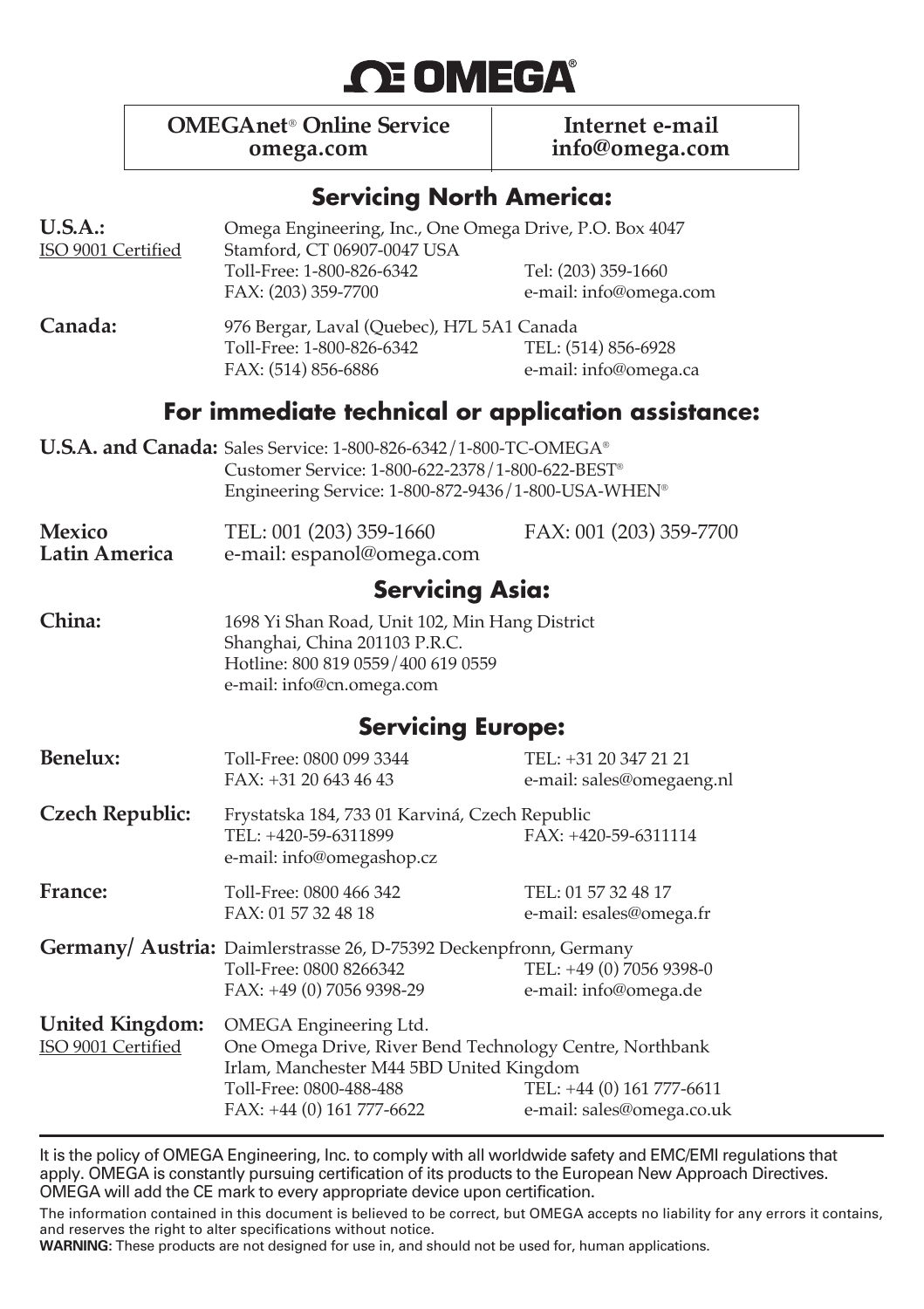# **User's Guide OE OMEGA®**

# **Pinless Moisture Meter**

# **Model HHMM257**

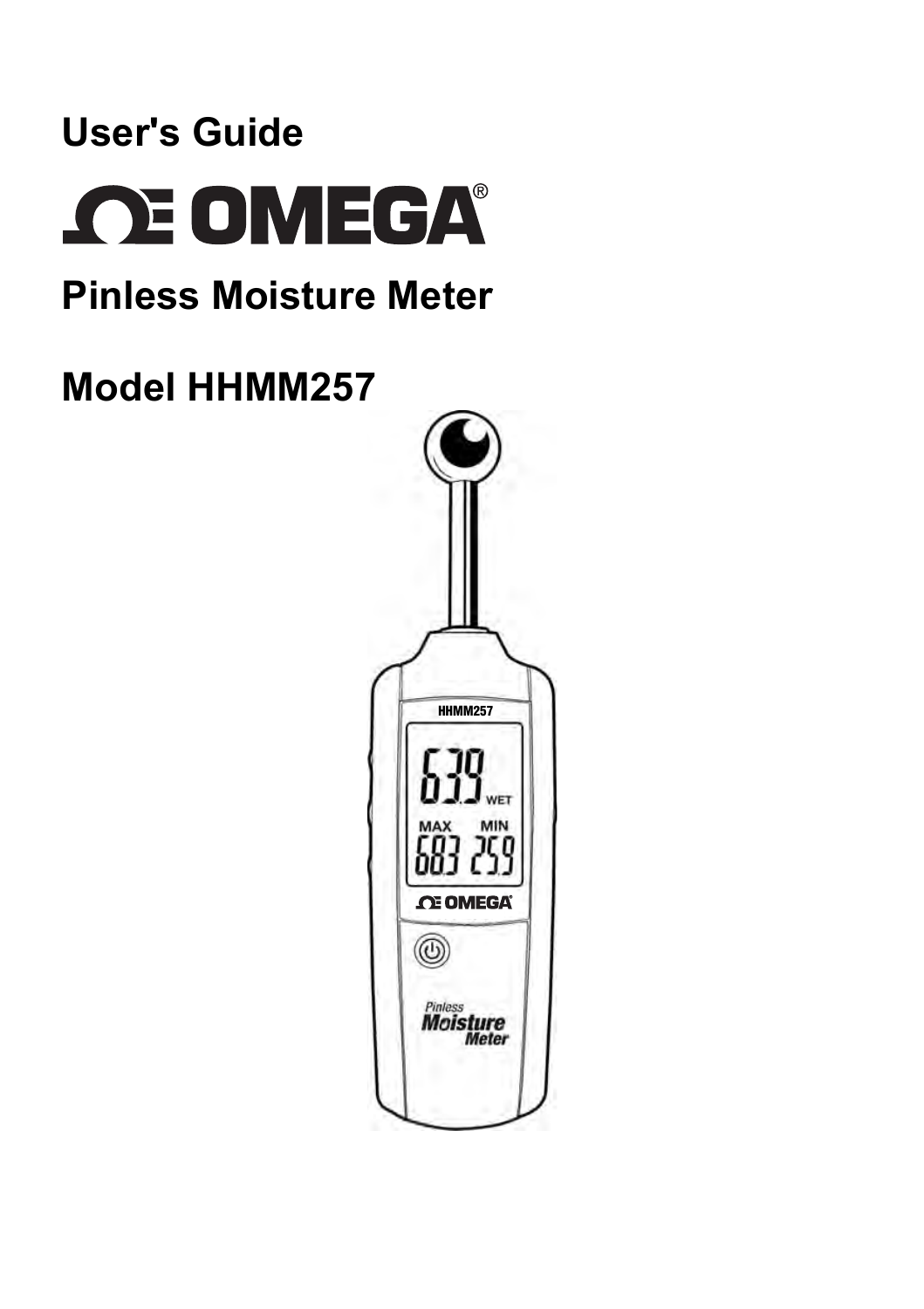### *Introduction*

Congratulations on your purchase of the Extech MO257 Pinless Moisture Meter. The pinless moisture sensor monitors the moisture in wood and other building materials without causing surface damage. High frequency sensing technology allows the meter to take non-invasive moisture measurements. User programmable alarms alert the user if moisture measurements exceed alarm set-points. This meter is shipped fully tested and calibrated and, with proper use, will provide years of reliable service.

### *Meter Description*

- 1. Measurement sensor
- 2. Power ON-OFF button
- 3. LCD display
- 4. Measure (MEAS) button
- 5 UP and BACKLIGHT button
- 6. SET button
- 7. DOWN button

Battery compartment located on rear of unit



### *LCD Display*

- 1. Low Battery icon
- 2. Main LCD display
- 3. MAX reading
- 4. MIN reading
- 5. HOLD function
- 6. Measurement alert
- 7. MAX mode icon
- 8. MIN mode icon

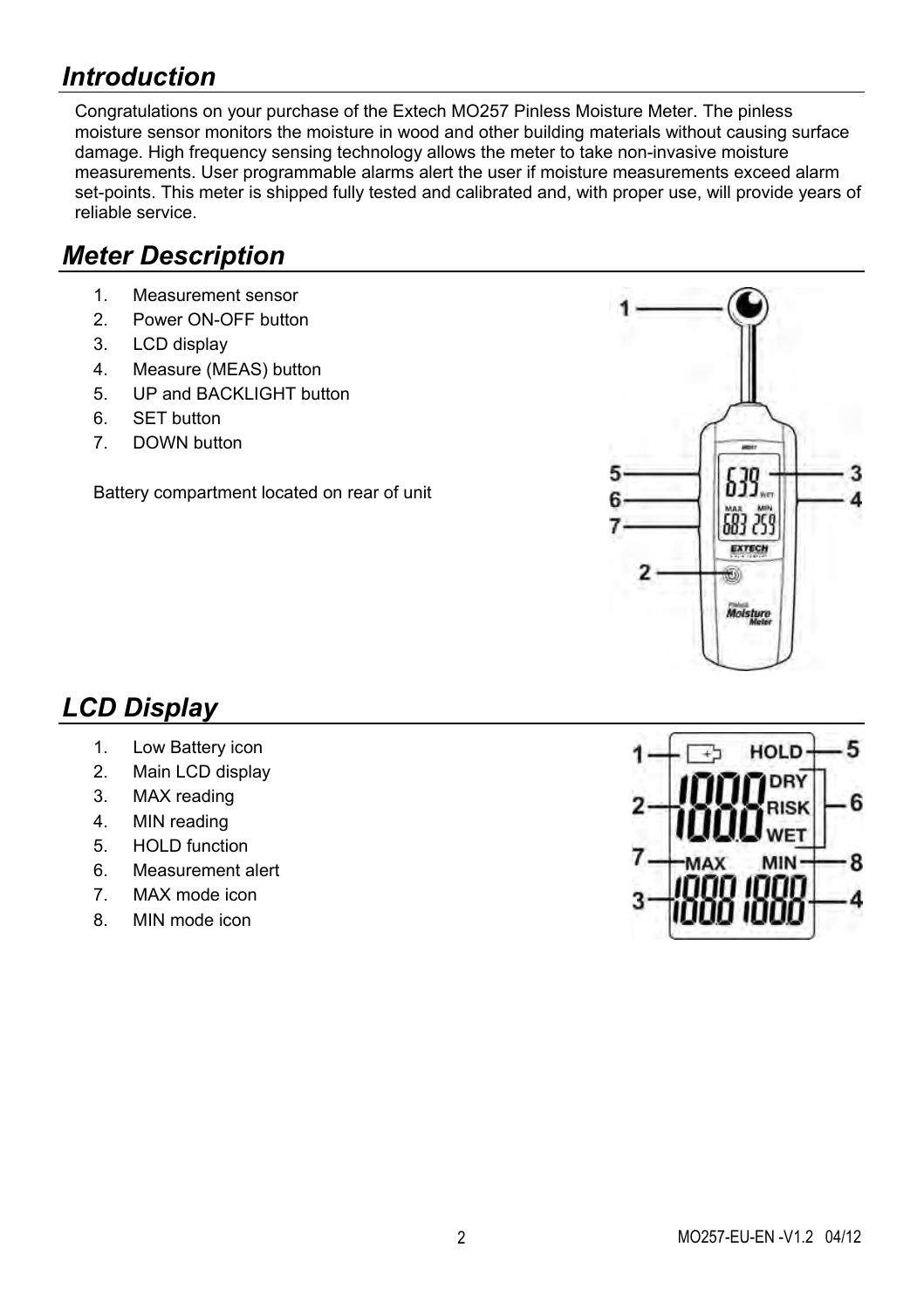- 1. Turn off the meter
- 2. Remove the Philips head screw located on the rear of the unit
- 3. Lift off the rear battery cover
- 4. Replace the three (3) 'AAA' 1.5V batteries
- 5. Secure the rear battery cover



You, as the end user, are legally bound (**EU Battery ordinance**) to return all used batteries, disposal in the household garbage is prohibited! You can hand over your used batteries / accumulators at collection points in your community or wherever batteries / accumulators are sold!

**Disposal:** Follow the valid legal stipulations in respect of the disposal of the device at the end of its lifecycle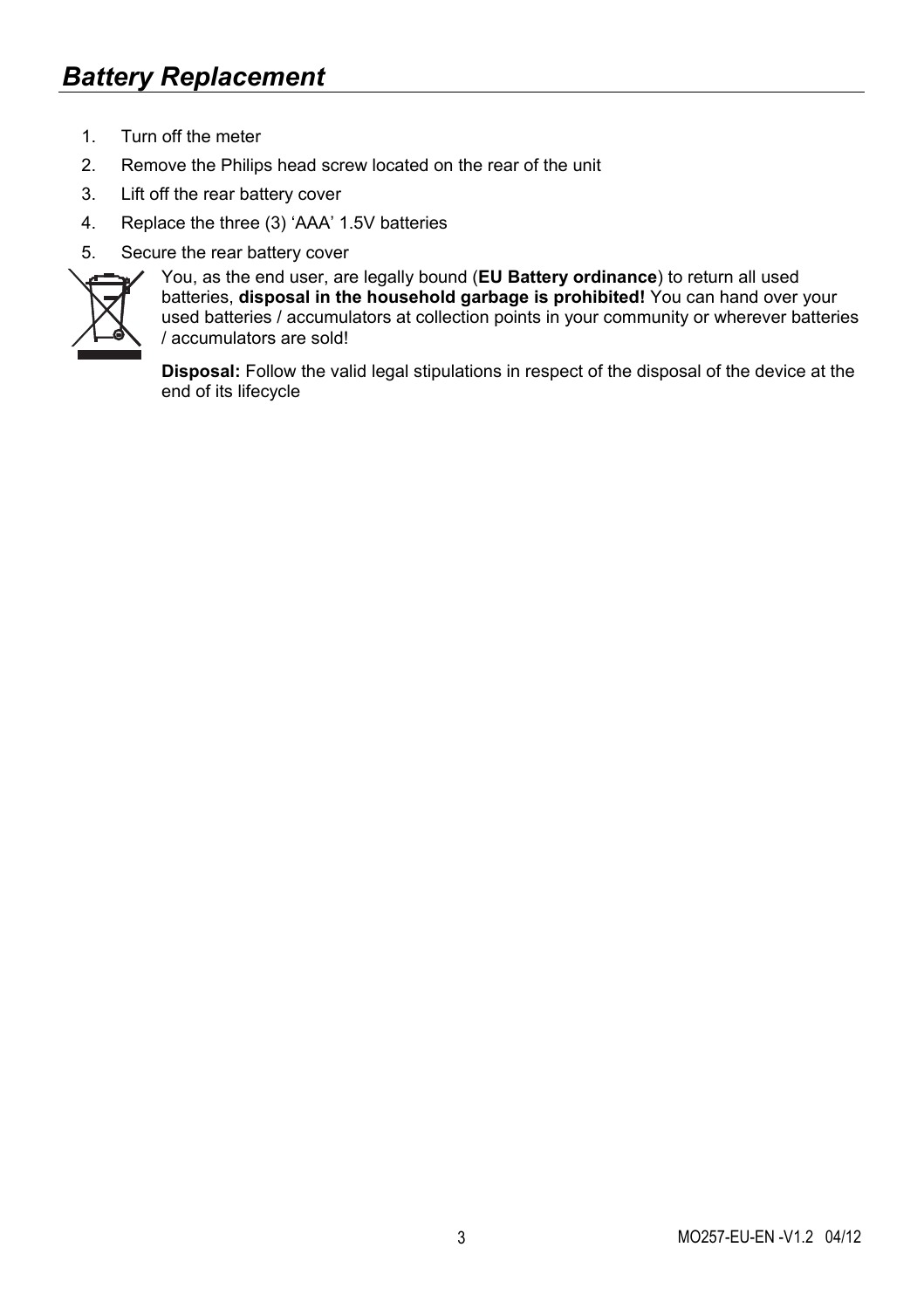#### **Pinless Moisture Measurements**

- 1. Press the power  $\Phi$  button to turn the meter on.
- 2. As described below, you must calibrate the meter before first use.
- 3. To calibrate, press the MEAS button immediately after powering on the meter. The display will audibly beep and visually flash the CAL display icon. Keep the measurement sensor at least 3 to 4" (8 to 10 cm) from any object during calibration.
- 4. When the calibration is complete the beeping and flashing stop. The calibration reading must not exceed 0.5. If so, re-calibrate ensuring that hands or other objects are kept clear of the measurement sensor.
- 5. The meter should be calibrated whenever it is moved from one measurement area to another.
- 6. To take a measurement, hold the meter and position the sensor so that it is very near or directly touching the surface under test. The meter can sense moisture to a depth of 0.79 to 1.57" (20 to 40mm).
- 7. IMPORTANT NOTE: The position of the hand can greatly affect a reading. Do not move or reposition the hand that holds the meter while taking measurements or when calibrating the unit.
- 8. The LCD indicates a relative moisture reading in numeric digits from 0.0 to 100.0 and with programmable alarm alerts (DRY, RISK, and WET).
- 9. Press the MEAS button to HOLD (freeze) a reading on the LCD (the HOLD icon will appear on the LCD). The meter will hold the reading for 30 seconds before automatically shutting the meter down.
- 10. The MAX and MIN display areas indicate the highest and lowest readings encountered since the measurement session was started.
- 11. If the battery symbol appears or if the meter does not switch ON, replace the batteries.

#### **Alarm Settings**

Two high alarm points can be set for Moisture measurements: A **RISK** Alarm (0 to 50 setting range with a default setting of 30 units) and a **WET** Alarm (50 to 100 setting range with a default setting of 60 units).

#### **Moisture Alarm Setup Procedure:**

- 1. Press the MEAS button to place the meter in HOLD mode to change the Alarm settings.
- 2. Press the SET button. The RISK display icon will appear flashing on the LCD indicating that a RISK alarm can now be programmed.
- 3. Use the up/down buttons to select the desired RISK Alarm value.
- 4. Press the SET button when the desired setting is displayed.
- 5. The WET icon will appear flashing on the LCD indicating that the WET Alarm is ready to be programmed.
- 6. Use the up/down buttons to select the desired Wet Alarm setting.
- 7. Press SET to complete the programming.
- 8. Now, if the moisture measurement is higher than the RISK setting, the meter will beep once every two seconds and if the moisture measurement is higher than the WET setting the meter will beep four times per second.
- 9. Press the MEAS button to exit HOLD mode.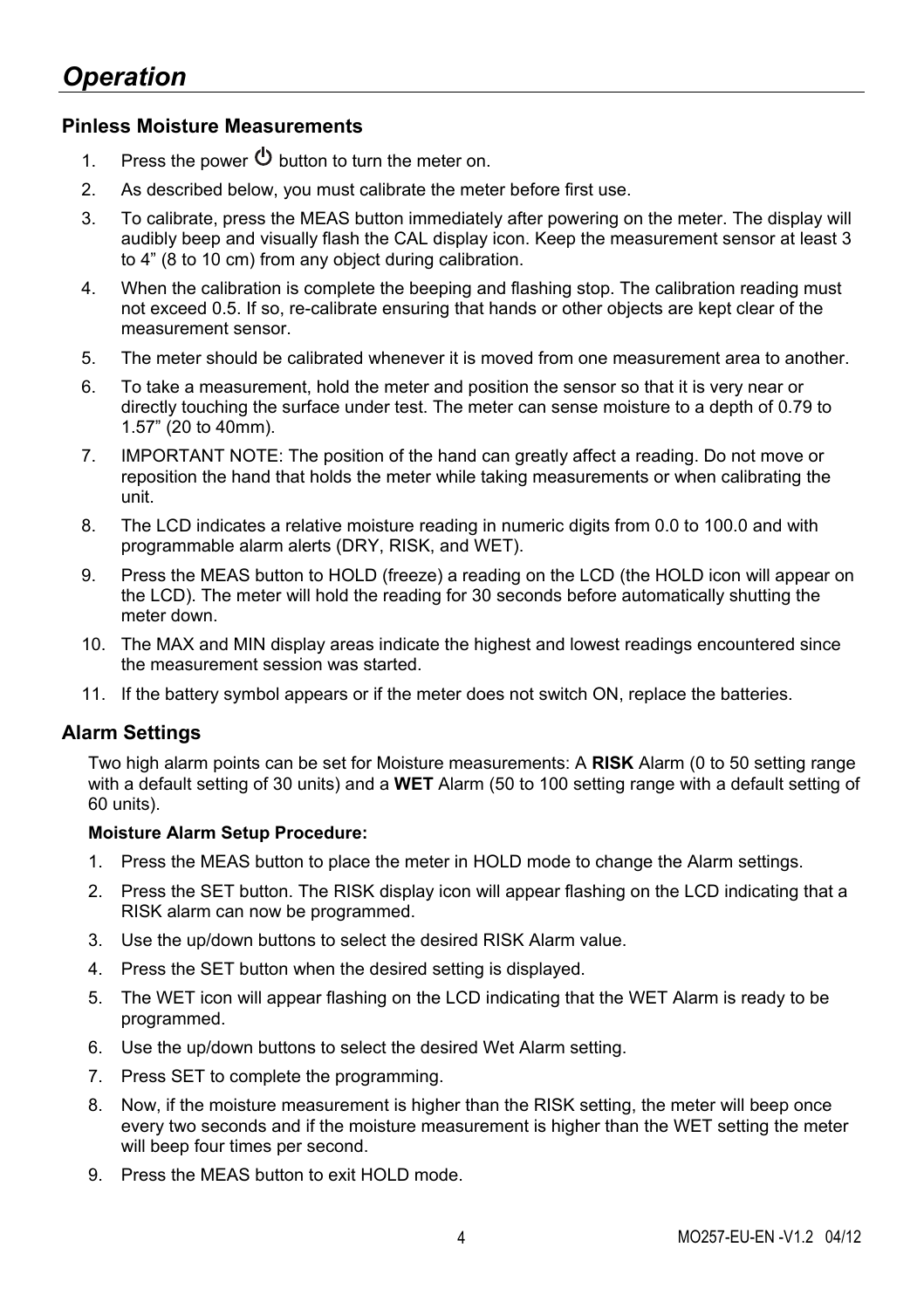#### **Auto Power Off**

To conserve battery energy, the meter will enter a sleep mode after approx. 30 minutes of inactivity. Press the power button to wake the meter.

#### **Backlit LCD**

Press the up/backlight button to switch the backlighting ON or OFF.

| <b>Function</b>              | Range                                                                                                                  | Accuracy      |  |
|------------------------------|------------------------------------------------------------------------------------------------------------------------|---------------|--|
| Moisture Range               | 0.0 to 100.0                                                                                                           | Relative only |  |
| <b>Measurement Depth</b>     | 20 to 40mm (0.79 to 1.57")                                                                                             |               |  |
|                              |                                                                                                                        |               |  |
| Display type                 | Backlit LCD                                                                                                            |               |  |
| Display digits               | Three (3) numeric displays; each displaying from 0.0 to 100.0                                                          |               |  |
| Display icons                | HOLD, DRY, RISK, WET, MIN, MAX and low battery icon                                                                    |               |  |
| <b>Operating Temperature</b> | 4 to 43 $^{\circ}$ C (40 to 110 $^{\circ}$ F)                                                                          |               |  |
| <b>Operating Humidity</b>    | 90%, $0-30^{\circ}$ C (32-86 $^{\circ}$ F), 75%, 30-40 $^{\circ}$ C (86-104 $^{\circ}$ F),<br>45%, 40-50°C (104-122°F) |               |  |
| Power Supply                 | Three (3) 1.5V 'AAA' batteries                                                                                         |               |  |
| Auto Power Off (APO)         | After 30 minutes of inactivity                                                                                         |               |  |
| Dimensions                   | 235 x 63 x 28mm (9.2 x 2.5 x 1.1")                                                                                     |               |  |
| Weight                       | 218g (7.7oz)                                                                                                           |               |  |

### *Specifications*

### *Moisture Comparison Table (typical)*

| <b>Material</b> | Display units | <b>Moisture status</b> |  |  |
|-----------------|---------------|------------------------|--|--|
| Gypsum          | < 30          | <b>DRY</b>             |  |  |
|                 | $30 - 60$     | <b>RISK</b>            |  |  |
|                 | >60           | <b>WET</b>             |  |  |
| Cement          | < 25          | <b>DRY</b>             |  |  |
|                 | $25 - 50$     | <b>RISK</b>            |  |  |
|                 | > 50          | WET                    |  |  |
| Wood            | < 50          | <b>DRY</b>             |  |  |
|                 | $50 - 80$     | <b>RISK</b>            |  |  |
|                 | > 80          | <b>WET</b>             |  |  |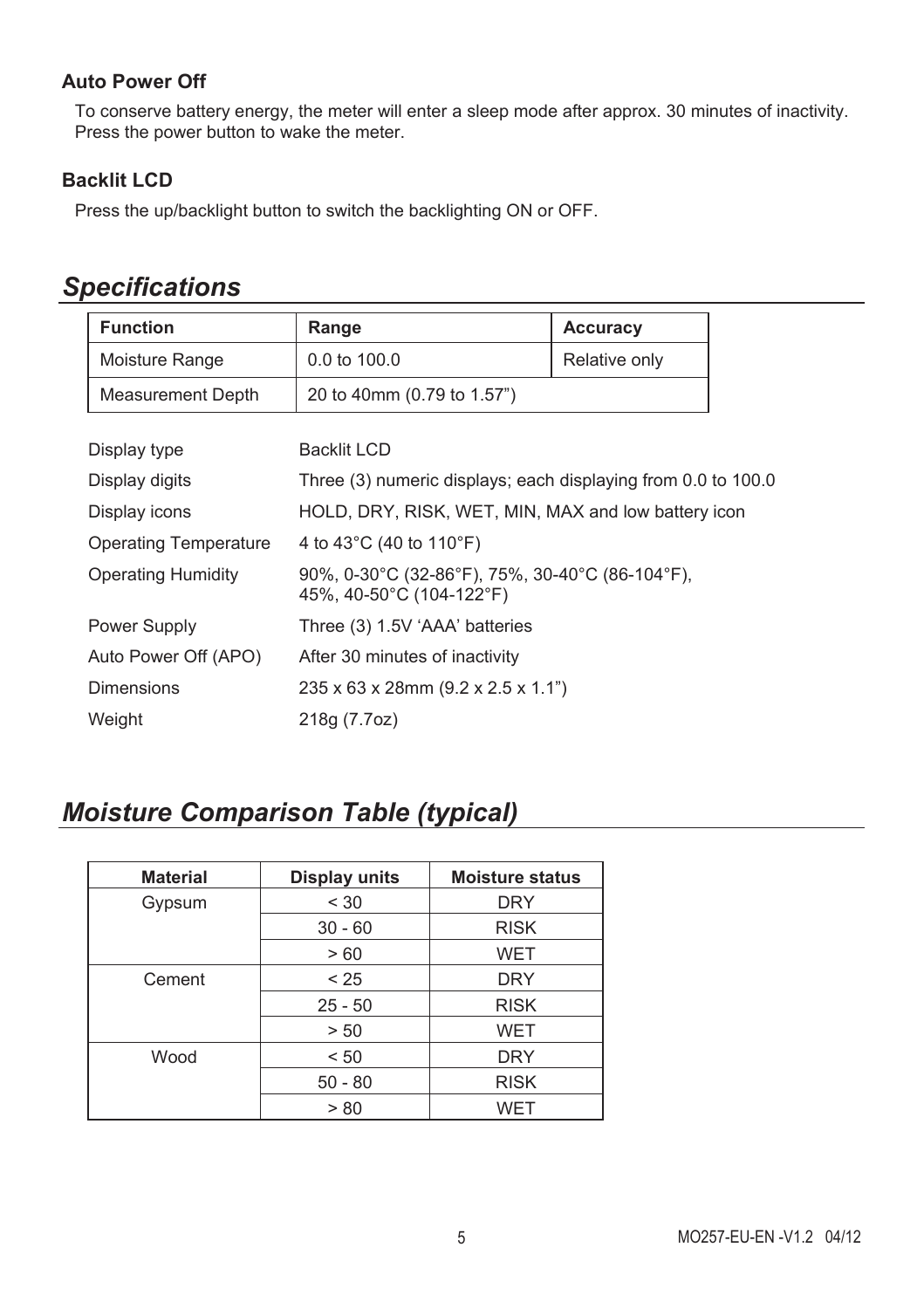#### **WARRANTY/DISCLAIMER**

OMEGA ENGINEERING, INC. warrants this unit to be free of defects in materials and workmanship for a period of **13 months** from date of purchase. OMEGA's WARRANTY adds an additional one (1) month grace period to the normal **one (1) year product warranty** to cover handling and shipping time. This ensures that OMEGA's customers receive maximum coverage on each product.

If the unit malfunctions, it must be returned to the factory for evaluation. OMEGA's Customer Service Department will issue an Authorized Return (AR) number immediately upon phone or written request. Upon examination by OMEGA, if the unit is found to be defective, it will be repaired or replaced at no charge. OMEGA's WARRANTY does not apply to defects resulting from any action of the purchaser, including but not limited to mishandling, improper interfacing, operation outside of design limits, improper repair, or unauthorized modification. This WARRANTY is VOID if the unit shows evidence of having been tampered with or shows evidence of having been damaged as a result of excessive corrosion; or current, heat, moisture or vibration; improper specification; misapplication; misuse or other operating conditions outside of OMEGA's control. Components in which wear is not warranted, include but are not limited to contact points, fuses, and triacs.

**OMEGA is pleased to offer suggestions on the use of its various products. However, OMEGA neither assumes responsibility for any omissions or errors nor assumes liability for any damages that result from the use of its products in accordance with information provided by OMEGA, either verbal or written. OMEGA warrants only that the parts manufactured by the company will be as specified and free of defects. OMEGA MAKES NO OTHER WARRANTIES OR REPRESENTATIONS OF ANY KIND WHATSOEVER, EXPRESSED OR IMPLIED, EXCEPT THAT OF TITLE, AND ALL IMPLIED WARRANTIES INCLUDING ANY WARRANTY OF MERCHANTABILITY AND FITNESS FOR A PARTICULAR PURPOSE ARE HEREBY DISCLAIMED. LIMITATION OF LIABILITY: The remedies of purchaser set forth herein are exclusive, and the total liability of OMEGA with respect to this order, whether based on contract, warranty, negligence, indemnification, strict liability or otherwise, shall not exceed the purchase price of the component upon which liability is based. In no event shall OMEGA be liable for consequential, incidental or special damages.**

CONDITIONS: Equipment sold by OMEGA is not intended to be used, nor shall it be used: (1) as a "Basic Component" under 10 CFR 21 (NRC), used in or with any nuclear installation or activity; or (2) in medical applications or used on humans. Should any Product(s) be used in or with any nuclear installation or activity, medical application, used on humans, or misused in any way, OMEGA assumes no responsibility as set forth in our basic WARRANTY / DISCLAIMER language, and, additionally, purchaser will indemnify OMEGA and hold OMEGA harmless from any liability or damage whatsoever arising out of the use of the Product(s) in such a manner.

#### **RETURN REQUESTS/INQUIRIES**

Direct all warranty and repair requests/inquiries to the OMEGA Customer Service Department. BEFORE RETURNING ANY PRODUCT(S) TO OMEGA, PURCHASER MUST OBTAIN AN AUTHORIZED RETURN (AR) NUMBER FROM OMEGA'S CUSTOMER SERVICE DEPARTMENT (IN ORDER TO AVOID PROCESSING DELAYS). The assigned AR number should then be marked on the outside of the return package and on any correspondence.

The purchaser is responsible for shipping charges, freight, insurance and proper packaging to prevent breakage in transit.

FOR **WARRANTY** RETURNS, please have the following information available BEFORE contacting OMEGA:

- 1. Purchase Order number under which the product was PURCHASED,
- 2. Model and serial number of the product under warranty, and
- 3. Repair instructions and/or specific problems relative to the product.

FOR **NON-WARRANTY** REPAIRS, consult OMEGA for current repair charges. Have the following information available BEFORE contacting OMEGA:

- 1. Purchase Order number to cover the COST of the repair,
- 2. Model and serial number of theproduct, and
- 3. Repair instructions and/or specific problems relative to the product.

OMEGA's policy is to make running changes, not model changes, whenever an improvement is possible. This affords our customers the latest in technology and engineering.

OMEGA is a registered trademark of OMEGA ENGINEERING, INC.

© Copyright 2012 OMEGA ENGINEERING, INC. All rights reserved. This document may not be copied, photocopied, reproduced, translated, or reduced to any electronic medium or machine-readable form, in whole or in part, without the prior written consent of OMEGA ENGINEERING, INC.